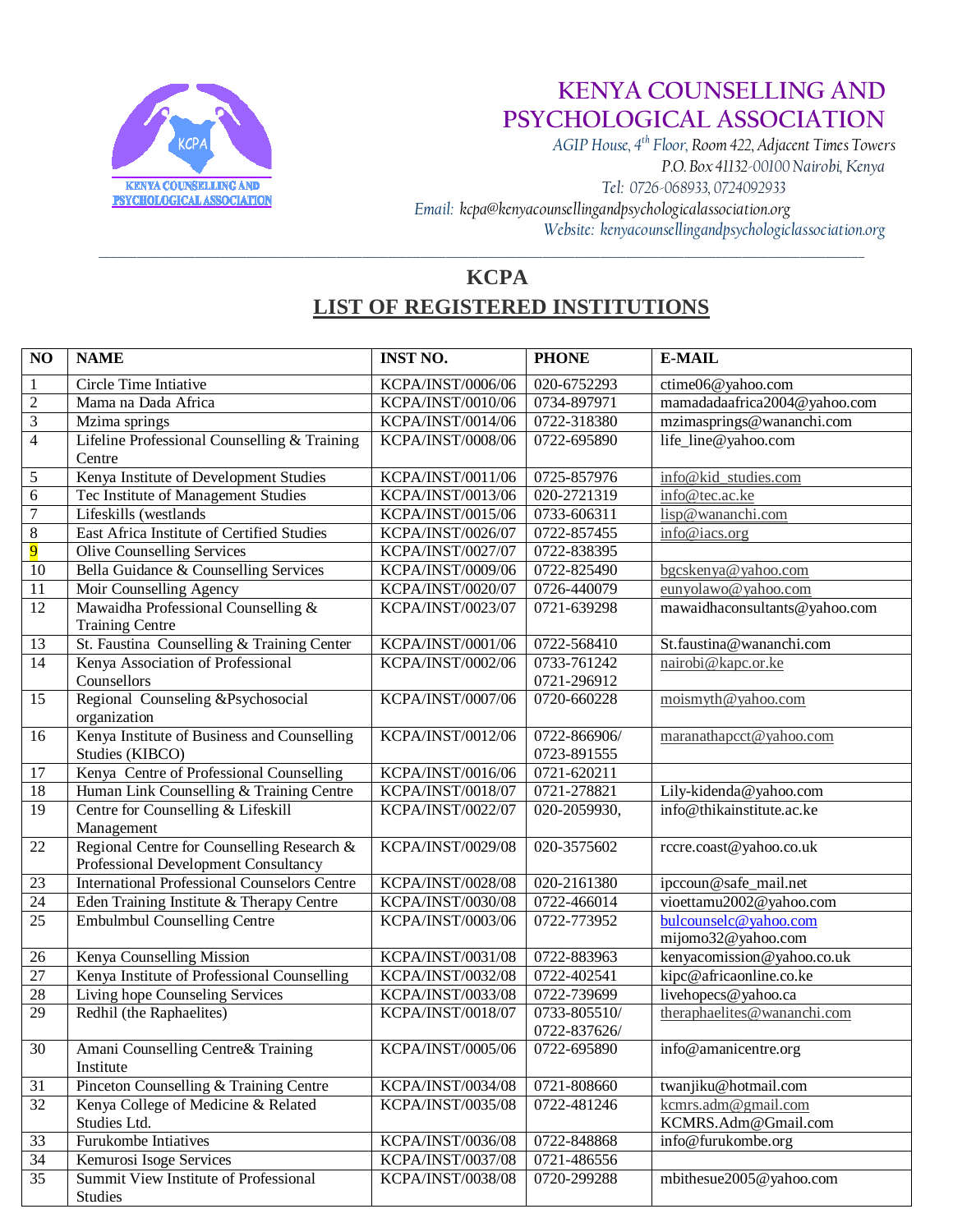

 *AGIP House, 4th Floor, Room 422, Adjacent Times Towers P.O. Box 41132-00100 Nairobi, Kenya Tel: 0726-068933, 0724092933 Email: kcpa@kenyacounsellingandpsychologicalassociation.org Website: kenyacounsellingandpsychologiclassociation.org*

| 36              | Jada Well Counselling Counsultancy &<br><b>Training Centre</b>                | KCPA/INST/0039/08        | 0729-649914                                   | acharmuga@yahoo.co.uk                       |
|-----------------|-------------------------------------------------------------------------------|--------------------------|-----------------------------------------------|---------------------------------------------|
| 37              | Olive Counselling & Training Centre                                           | KCPA/INST/0040/08        | 0725-652345                                   | monicagitonga@yahoo.com                     |
| 38              | Rema Counselling College                                                      | KCPA/INST/0041/08        | 0710-376911                                   | rmiyogo@yahoo.com                           |
| 39              | Serein Education Centre                                                       | KCPA/INST/0042/08        | 0721-416200                                   | sereinedu@uk2.net                           |
| 40              | Elim guidance & Psychological Counselling<br>Center                           | KCPA/INST/0043/08        | 0720-711896                                   | elimcounsel@yahoo.com                       |
| $\overline{41}$ | World Hope Restoration Ministries<br>Foundation INC                           | KCPA/INST/0045/08        | 0714-963585                                   | hoperestoration@jnno.com                    |
| 42              | Childline Kenya                                                               | KCPA/INST/0046/08        | 0727-637076                                   | info@childlinekenya.org                     |
| 43              | East Africa Institute of Professional<br>Counsellors                          | KCPA/INST/0004/06        | 0721-201564                                   | eanstituterkenya@yahoo.com                  |
| 44              | Support for Addiction Prevention and<br>Treatment in Africa International NGO | <b>KCPA/INST/0047/08</b> | 0724-511709                                   | sapta_centre@yahoo.com                      |
| 45              | Bella Guidance & Counselling Services                                         | KCPA/INST/<br>0009/06    | 0722-825490                                   | bgskenya@yahoo.com                          |
| 46              | <b>KISWD</b>                                                                  | KCPA/INST/0048/08        | 0724-772878/<br>0734-201972<br>317995/2248637 | info@kiswcd.co.ke                           |
| 47.             | <b>Olive Counselling Services</b>                                             | <b>KCPA/INST/0027/07</b> | 0722-838395                                   | Megmuiru2001@yahoo.com                      |
| 48              | Love to Live Training Institute                                               | KCPA/INST/0049/09        | 0723-261552                                   | Loveto.institute@gmail.com                  |
| 49              | Malindi Professional Counselors Forum                                         | KCPA/INST/0050/09        | 0721-222205                                   | malindicounselors@yahoo.com                 |
| $\overline{50}$ | Worldlink College                                                             | KCPA/INST/0045/08        | 0712-487733/<br>0710-592181                   | World.college@yahoo.com                     |
| 51              | Optimum Counselling services                                                  | KCPA/INST/0051/09        | 0722-352818                                   |                                             |
| 52              | <b>Enclaire Counselling Services</b>                                          | KCPA/INST/0052/09        | 0729-903001                                   | Enclaire1@yahoo.com                         |
| 53              | Queenter Logistics                                                            | KCPA/INST/0053/09        | 0722-996246                                   | queenterlogistics@yahoo.com                 |
| $\overline{54}$ | The Siloam Counselling Centre                                                 | KCPA/INST/0054/09        | 0722-640023                                   | Kahash77@hotmail.com                        |
| 55              | Elim family Counselling Care Centre                                           | KCPA/INST/0055/09        | 0724-644782                                   |                                             |
| $\overline{56}$ | Centre for Psychological Counselling<br>Limited                               | KCPA/INST/0056/09        | 020-2370190                                   | info@psycounseling.co.ke                    |
| 57              | Foundation Institute of Africa                                                | KCPA/INST/0057/09        | 0720-221258                                   | fia@educationscholaships.co.ke              |
| 58              | St. John Community Centre                                                     | KCPA/INST/0058/09        | 0722-941215                                   | sjcc@wananchi.com                           |
| 59              | Kenya College of Guidance & Counselling                                       | KCPA/INST/0059/09        | 0725-229668                                   | bet.mbuguiro@yahoo.com                      |
| $\overline{60}$ | Cool Waves Centre                                                             | KCPA/INST/0060/09        | 0720-003351                                   | Cwaves12@yahoo.com                          |
| 61              | Teen power Missions International                                             | KCPA/INST/0061/09        | 0729-228811                                   | mteenpower@yahoo.com                        |
| 62              | African Regional Counselling and Training<br>Institute                        | KCPA/INST/0062/09        | 020-2446543                                   | admin@arcti.ac.ke                           |
| 63              | Thika School of Medical and Health Sciences                                   | KCPA/INST/0063/09        | 0723-991866                                   | info@tsmhs.com                              |
| 64              | Philem Counselling Centre                                                     | KCPA/INST/0064/09        | 0721825850                                    | philem09@yahoo.com                          |
| $\overline{65}$ | <b>Rhema Counselling Services</b>                                             | KCPA/INST/0065/09        | 0729214779                                    | rhemacounselling@yahoo.com                  |
| 66              | <b>Weaver Secretarial College</b>                                             | KCPA/INST/0066/10        | 067-312270/<br>0714023984                     | njanbikuria@yahoo.com                       |
| 67              | <b>Elayama Counselling Services</b>                                           | KCPA/INST/0067/10        | 0722339634                                    | yuniesiromo@yahoo.com                       |
| 68              | Africa Institute of Professional Counselling                                  | KCPA/INST/0068/10        | 0722422897                                    | africainstitute@hotmail.com                 |
| 69              | DAFC Counselling and Guiding                                                  | KCPA/INST/0069/10        | (919)2157075<br>0716428041                    | patricknjiraini@yahoo.com                   |
| 70              | Christian Counsellor Education &<br>Supervision Association                   | KCPA/INST/0070/10        | 0722328429                                    | wagunyapat@yahoo.com                        |
| 71              | Beulah Land Counselling and Training<br>Centre (former Neema)                 | KCPA/INST/0015/06        | 0722230165                                    | Windle Trust Kenya<br>No. 10 Amboseli Road, |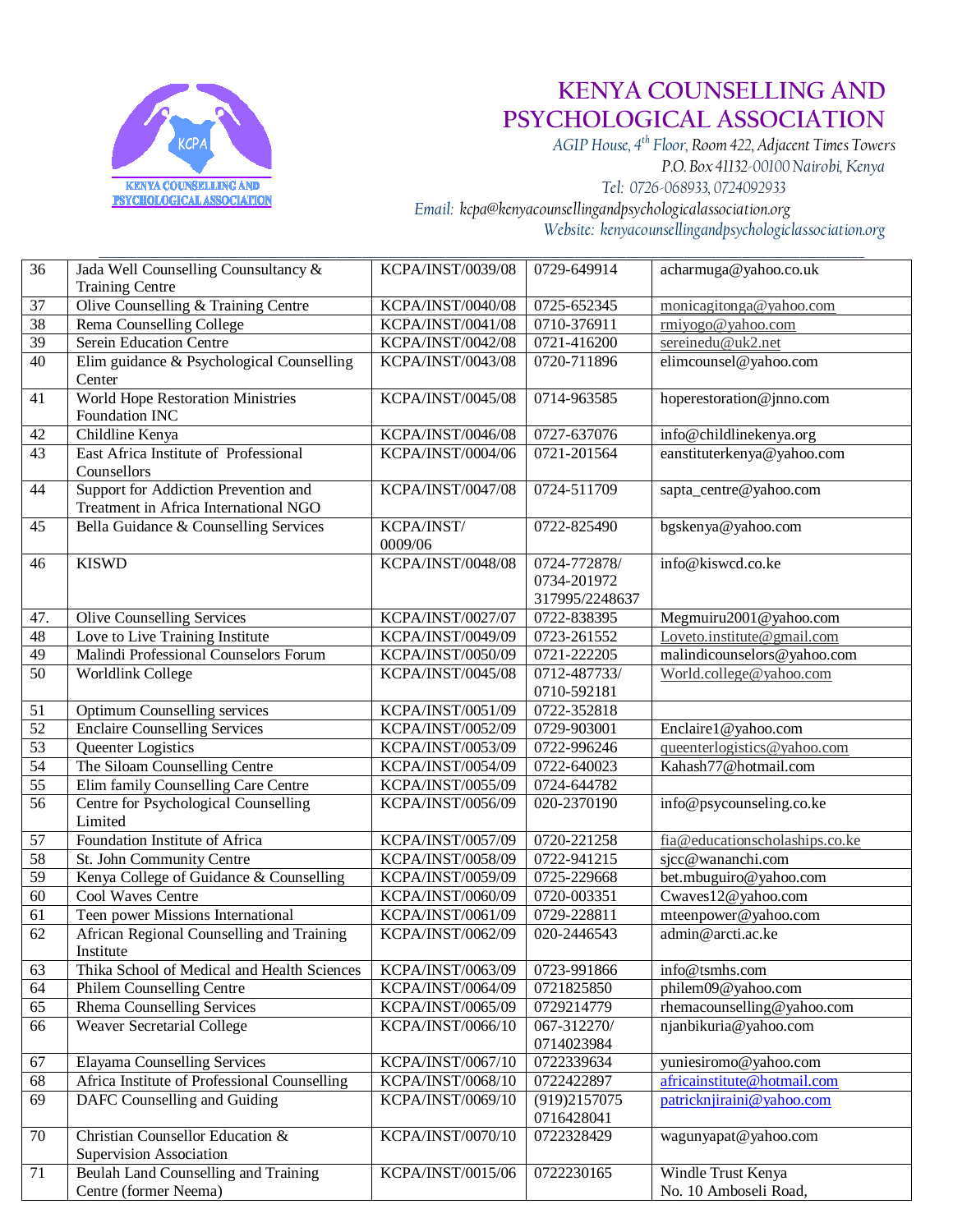

 *AGIP House, 4th Floor, Room 422, Adjacent Times Towers P.O. Box 41132-00100 Nairobi, Kenya Tel: 0726-068933, 0724092933 Email: kcpa@kenyacounsellingandpsychologicalassociation.org Website: kenyacounsellingandpsychologiclassociation.org*

|                 |                                                                            |                                        |                            | Off Gitanga Road                                    |
|-----------------|----------------------------------------------------------------------------|----------------------------------------|----------------------------|-----------------------------------------------------|
| $72\,$          | Harmony Psychological Counselling Services                                 | KCPA/INST/0071/10                      | 0722970553                 | harmonypsychological@yahoo.com                      |
| 73              | Jielewe Consultancy Services                                               | KCPA/INST/0072/10                      | 0733487715                 | jcscounselling@yahoo.com                            |
| 74              | <b>Community Concern Training Institute</b>                                | KCPA/INST/0073/10                      | 0723801494                 | naicentre@yahoo.com                                 |
| $\overline{75}$ | Westend Counselling & Training Centre                                      | KCPA/INST/0074/10                      | 0202676086                 | ssnokonji@gmail.com                                 |
| 76              | St. Martin Catholic Social Apostolate                                      | KCPA/INST/0075/11                      | 065-2032243                | info@sainmartin-kenya.org                           |
| $\overline{77}$ | Moi Teaching and Referral Hospital                                         | KCPA/INST/0076/11                      | 053-2033471                | director@mtrh.or.ke                                 |
| 78              | <b>Ilbrah Counselling Centre</b>                                           | KCPA/INST/0077/11                      | 053-771178439              | Jiibrah.counselling2011@yahoo.com                   |
| 79              | St. John Ambulance Kenya                                                   | KCPA/INST/0078/11                      | 340262/340274              | atienoreggy@yahoo.com                               |
| 80              | <b>Almond Psychological Consultancy</b>                                    | KCPA/INST/0079/12                      | 0722-432903                | counsellingconsortium@gmail.com                     |
| 81              | Meridian Counselling & Training Institute                                  | KCPA/INST/0080/12                      | 0724-500002                |                                                     |
| 82              | Wonder Peace Rehabilitation Centre                                         | KCPA/INST/0081/12                      | 0722-807882                | wonderpeace@live.com                                |
| 83              | Kenya Institute of Professional Studies                                    | KCPA/INST/0082/12                      | 2242131                    | info@kips.ac.ke                                     |
| 84              | Liverpool VCT Care and Treatment Training                                  | KCPA/INST/0083/12                      | 0728-607615                | training@lvct.org                                   |
|                 | Institute                                                                  |                                        |                            |                                                     |
| 85              | Harmony Spring Counselling Centre                                          | KCPA/INST/0084/13                      | 0722-694165                | harmonyspring@gmail.com                             |
| 86              | <b>Blessed Talbot Recovery Centre</b>                                      | KCPA/INST/0085/13                      | 0722-341452                | concernmissioncentre@yahoo.com                      |
| 87              | Psychosocial Support Centre Ltd                                            | KCPA/INST/0086/13                      | 0713-221088                | ndogoni@yahoo.com                                   |
| 88              | Hope Counselling Centre                                                    | KCPA/INST/0086B/                       |                            |                                                     |
|                 |                                                                            | 13                                     |                            |                                                     |
| 89              | Life span Professional Counselling and                                     | KCPA/INST/0087/14                      | 0726-473373                | lifespancounsel@gmail.com                           |
|                 | <b>Training Centre</b>                                                     |                                        |                            |                                                     |
| 90              | Rehoboth institute of Professional Studies                                 | KCPA/INST/0088/13                      | 0721-563605                |                                                     |
| $\overline{91}$ | <b>Bridgeworld College</b>                                                 | KCPA/INST/0088B/                       | 0726-880858                | bwikenya@gmail.com                                  |
|                 |                                                                            | 14                                     |                            |                                                     |
| 92              | Chemichemi Counselling Services                                            | KCPA/INST/0089/14                      | 0705-5206046               | chmchmcounseling@gmail.com                          |
| 93              | <b>Interhealth East Africa</b>                                             | KCPA/INST/0090/14                      | 020-3861023/19             | Info-kenya@interhealthworldwide.org                 |
| 94              | <b>Family Resource Center</b>                                              | KCPA/INST/0091/14                      | 0717-767888                | Frc.jamia@gmail.com                                 |
| $\overline{95}$ | Tangaza University College                                                 | KCPA/INST/0092/15                      | 0722-204724                | info@tengaza.org                                    |
|                 |                                                                            |                                        |                            | iys@tangaza.org                                     |
| 96              | Njambi Counselling Services                                                | KCPA/INST/0093/15                      | 0722-598699                | wanyoiken@gmail.com                                 |
| 97              | <b>Mapsons Development Community Based</b>                                 | KCPA/INST/0094/15                      | 0722-363868                | marywabertha@gmail.com                              |
|                 | Organisation                                                               |                                        |                            |                                                     |
| 98              | Kitale Community Advancement Programme                                     | KCPA/INST/0095/15                      | 0710-920150/               | Kitaleaidsprogramme@gmail.com                       |
|                 | (KAP)                                                                      |                                        | 0731-477774                |                                                     |
| 99              | Hope and Comfort Counselling Services                                      | KCPA/INST/0096/15                      | 0716-727720                | info@hopeandcomfort.coke                            |
| 101             | Gateway Professional Counselling centre                                    | KCPA/INST/0097/15                      | 0722-646959                | gatewaycounselling@gmail.com                        |
| 102             | Wellness Counselling & Training co. ltd                                    | KCPA/INST/0098/15                      | 0724-883424                | Beatricengugi70@yahoo.com                           |
| 103             | Regional Collage of Counselling & Social                                   | KCPA/INST/0099/15                      | 0734-246396                | regionallearninginstitute@gmail.com                 |
|                 | Sciences                                                                   |                                        |                            |                                                     |
| 104             | Inner Dawn Professional Counselling &                                      | KCPA/INST/0100/15                      | 0721-295074                | innerdrawnprofessional@gmail.com                    |
|                 | <b>Management Consultance Centre</b>                                       |                                        |                            |                                                     |
| 105             | Life Spring Counselling Services                                           | KCPA/INST/0101/15                      | 0716-471328                | lifespringcounseling@gmail.com                      |
| 107             | Psycho-Spiritual Institute                                                 | KCPA/INST/0103/15                      | 0715-978013                | $\text{dorector}\,\textcircled{e}\,\text{psi-only}$ |
| 109             | <b>Uhai Counselling Services</b>                                           | KCPA/INST/0105/15                      | 0722-528565                | uhaicounselingservices@gmai.com                     |
| 110             | Springs Counselling & Psychological                                        | KCPA/INST/0106/15                      | 0706-200998                | springscounselling@gmail.com                        |
|                 | Association                                                                |                                        |                            |                                                     |
| 111             | Precision Counselling Institute                                            | KCPA/INST/0107/16                      | 0702-378314                | info@precisioncounseling.org                        |
|                 |                                                                            |                                        |                            |                                                     |
| 112<br>113      | Outspan Medical College/Outspan Hospital<br>Millenium Counselling Services | KCPA/INST/0108/16<br>KCPA/INST/0109/16 | 0711-277009<br>0724-990022 | info@omc.ac.ke<br>Samoeidk13@gmail.com              |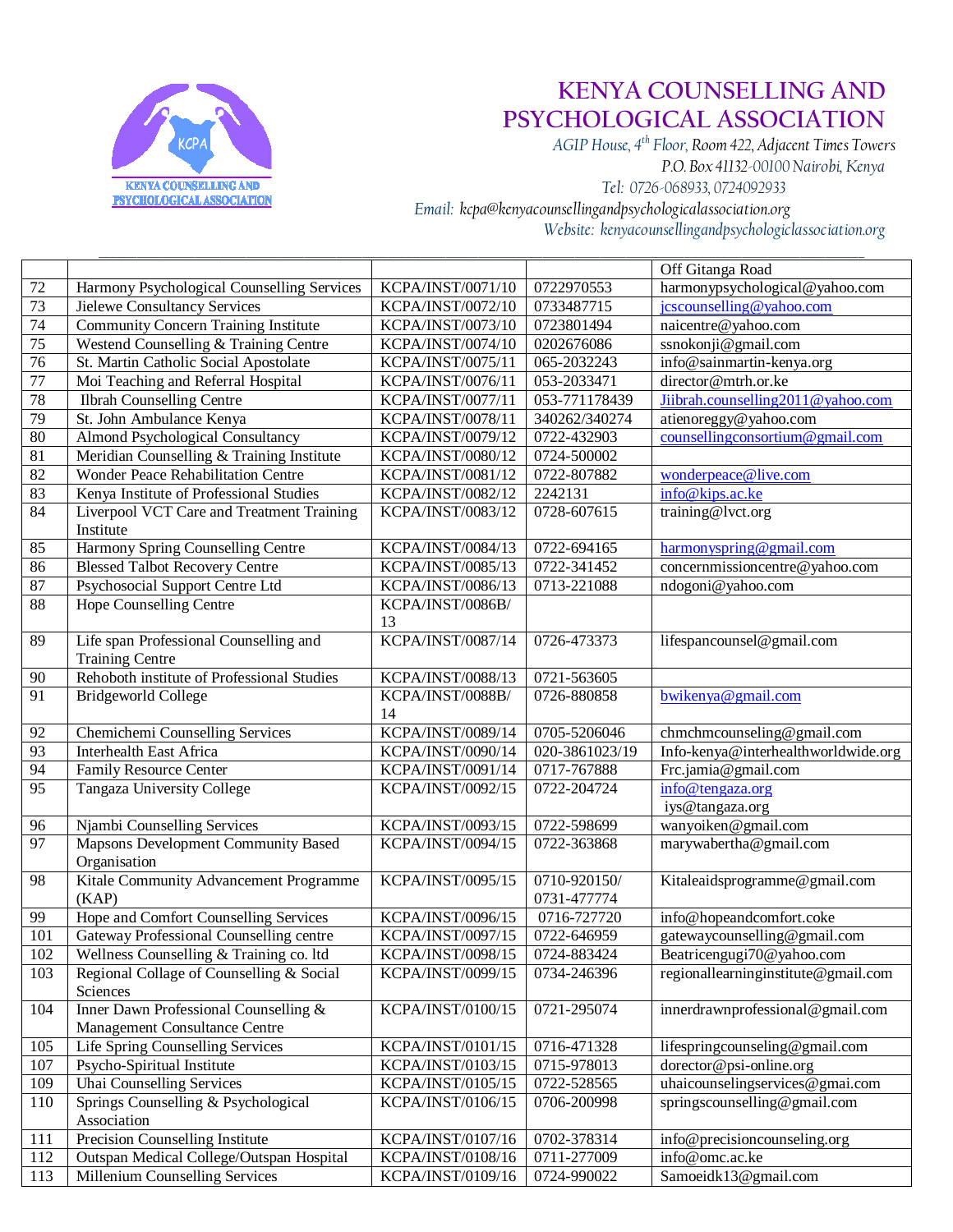

 *AGIP House, 4th Floor, Room 422, Adjacent Times Towers P.O. Box 41132-00100 Nairobi, Kenya Tel: 0726-068933, 0724092933*

*Email: kcpa@kenyacounsellingandpsychologicalassociation.org*

*Website: kenyacounsellingandpsychologiclassociation.org* \_\_\_\_\_\_\_\_\_\_\_\_\_\_\_\_\_\_\_\_\_\_\_\_\_\_\_\_\_\_\_\_\_\_\_\_\_\_\_\_\_\_\_\_\_\_\_\_\_\_\_\_\_\_\_\_\_\_\_\_\_\_\_\_\_\_\_\_\_\_\_\_\_\_\_\_\_\_\_\_\_\_\_\_\_\_\_\_\_\_\_\_\_\_\_\_\_\_\_\_\_\_\_\_\_\_\_\_\_\_\_\_\_\_\_\_\_\_\_

| 114 | Independent Medico Legal Unit (IMLU)                               | KCPA/INST/0110/16 | 0722-564951<br>020-4450598 | medico@imlu.org                    |
|-----|--------------------------------------------------------------------|-------------------|----------------------------|------------------------------------|
| 115 | Faraja Foundation                                                  | KCPA/INST/0111/16 | 020-6550793                | info@farajafoundation.or.ke        |
| 116 | Peer Counselling Association                                       | KCPA/INST/0112/16 | 0713-353488                |                                    |
| 117 | P.C.E.A ST. Andrews Church Counselling<br>Ministry                 | KCPA/INST/0113/16 | 0707-257000                | Info@pceastandrews.org             |
| 118 | Family Resources and Intervention Network                          | KCPA/INST/0114/16 | 0733-556934                | info@farinintervention.org         |
| 119 | <b>Bumbe Technical Training Institute</b>                          | KCPA/INST/0115/16 | 0737-000540                | bumbetec@yahoo.com                 |
| 120 | Angels Paradise Counseling Clinic                                  | KCPA/INST/0116/16 | 0733-904633                | anglesparadise@gmail.com           |
| 121 | Trident School of Technical & Professional<br><b>Studies</b>       | KCPA/INST/0117/17 | 0700-031345                | admin@trident.com                  |
| 113 | Centre for Training and Development<br>(CeTD)                      | KCPA/INST/0118/17 | 0702-871726                | info@cetdke.org                    |
| 114 | Divine Mercy Counselling Centre (DMCC)                             | KCPA/INST/0119/17 | 0723-646754                | aggienthangi@yahoo.com             |
| 115 | Dot Psychological Services (D.P.S)                                 | KCPA/INST/0120/17 | 0712-322179                | dotpsychologicalservices@gmail.com |
| 116 | Isha Women Counselling                                             | KCPA/INST/0121/17 | 0722-215781                | info@aisha.co.ke                   |
| 117 | <b>Wings Counselors</b>                                            | KCPA/INST/0122/17 | 0731-341012                | wingscounsellors7@gmail.com        |
| 118 | Balozi transformation and Counseling Centre                        | KCPA/INST/0123/17 | 0727-992352                | Balozicounsel.kim@gmail.com        |
| 119 | Mindset Solutions & Consultancy                                    | KCPA/INST/0124/17 | 0735-745686                | Miscog.smiles@gmail.com            |
| 120 | <b>Healing Hearts Counseling Services</b>                          | KCPA/INST/0125/17 | 0715-584187                | Maureenochieng36@yahoo.com         |
| 121 | <b>Elim Marriage Missions</b>                                      | KCPA/INST/0126/17 | 0722-658480                | elimmarriagemissions@gmail.com     |
| 122 | The African Mirage Training & Management<br><b>Consultants Ltd</b> | KCPA/INST/0127/18 | 0708-004952                | conctact@africanmirage.com         |
| 123 | Family Wellness Centre                                             | KCPA/INST/0128/18 | 0722-715424                |                                    |
| 124 | Hopewell Firm                                                      | KCPA/INST/0129/18 | 0717-296275                | hopewellfirm@gmail.com             |
| 125 | Jamii Behavior Change Clinic                                       | KCPA/INST/0130/18 | 0721-530376                | jamiibehaviorchange@gmail.com      |
| 126 | Behavioral Research Institute Limited                              | KCPA/INST/0131/18 | 0722-173950                | gnlkibii@gmail.com                 |
| 127 | Wema Institute of Counselling and Training                         | KCPA/INST/0132/18 | 0721-885965                | Wemainstitute18@gmail.com          |
| 128 | Getrude's Institute of Child Health and<br>Research                | KCPA/INST/0133/18 | 020-7206000                | info@gerties.org                   |
| 129 | <b>Eldoret Counselling Centre</b>                                  | KCPA/INST/0134/18 | 0792-718533                | eldoretcounselling@gmail.com       |
| 130 | Rhapen Consultancy                                                 | KCPA/INST/0135/18 | 0724-647024                | rhapenconsultancy@gmail.com        |
| 131 | Oasis of Harmony Counselling Centre                                | KCPA/INST/0136/18 | 0729-410655                | vgnjuki@oasisofharmony.com         |
| 132 | Build & Restore Counselling Services LTD                           | KCPA/INST/0137/18 | 0722-785466                | info@bnrconsult.com                |
| 133 | Heritage Counselling & Consultancy Centre                          | KCPA/INST/0138/18 | 0725-301816                | danielgithuthwa96@gmail.com        |
| 134 | <b>Ultimate Care Links Limited</b>                                 | KCPA/INST/0139/18 | 0723-756505                | Infoultimatecarelinks.co.ke        |
| 135 | Hope - Well Rehabilitation and Counselling<br>Centre               | KCPA/INST/0140/18 | 0795-946118                | wangechirithi@hotmail.com          |
| 136 | Thriving Families Kenya                                            | KCPA/INST/0141/19 | 0724-728065                | fnashipae@thrivingfamilies.co.ke   |
| 137 | East Africa Professional Counselling Institute<br>Limited          | KCPA/INST/0142/19 | $+256777025320$            | eapci@yahoo.com                    |
| 138 | Thamani Counsellors                                                | KCPA/INST/0143/19 | 0721-303930                | thamanitherapy@gmail.com           |
| 139 | <b>Bloom Counselling Centre LTD</b>                                | KCPA/INST/0144/19 | 0727-890120                | bloomcounsellingcentre@gmail.com   |
| 140 | In - Lite Counselling Services                                     | KCPA/INST/0145/19 | 0734-394373                | tansneem@counsellor.com            |
| 141 | Holistic Shalom Institute                                          | KCPA/INST/0146/19 | 0726-503026                | hoshinstitute@gmail.com            |
| 142 | <b>Clarity Counselling and Training Centre</b>                     | KCPA/INST/0147/19 | 0114444300                 | info@claritycounseling.co.ke       |
| 143 | Siniutu Counselling Services                                       | KCPA/INST/0148/19 | 0722-493459                | ndirituanastasia@gmail.com         |
| 144 | Marksun Counselling Consultancy                                    | KCPA/INST/0149/19 | 0722-882515                | marsunconsult@gmail.com            |
| 145 | Partners in Wellness Counseling and Training<br>Consultants (PWCT) | KCPA/INST/0150/19 | 0722433433                 | team@pwct.co.ke                    |